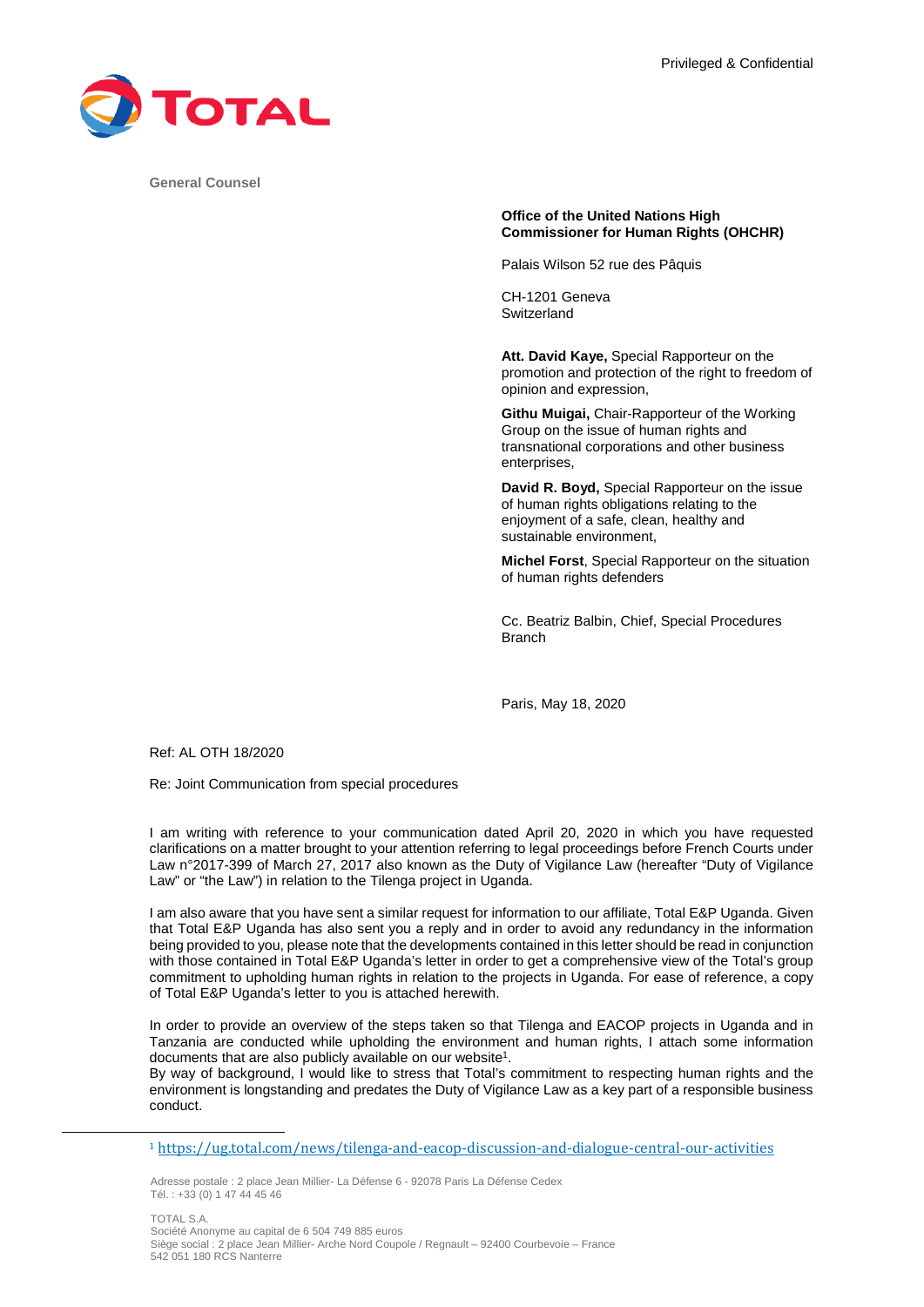In 2002, Total adhered to the UN Global Compact and in 2012, it became an official member of the Voluntary Principles on Security and Human Rights Initiative, which promotes guiding principles for companies on providing operational security while respecting human rights. As from 2011, we committed to the UN Guiding Principles on Business and Human Rights (UNGPs), which since their unanimous adoption by the UN General Assembly have become the international reference for respect of human rights. In 2014, Total became a member of Shift's Business Learning Program, which assists companies to develop internal capacity to ensure the respect of human rights in accordance with the UNGPs. From 2011, we started to issue our first human rights guide, targeted for internal use, made publicly available<sup>2</sup>, regularly updated since, to present Total's human rights approach and policy, with the support of stakeholders.

In implementing the UNGPs, Total aims at having a transparent reporting on human rights matters. In this vein, Total was the first oil and gas company to publish, in July 2016, an information document on human rights in accordance with the UNGP Reporting Framework of 2015, which provides guidance for companies to report on human rights issues. We have since then been issuing regular updates $3$ .

Total is also a member of the multi stakeholders "Extractive Industries Transparency Initiative" (EITI), aiming to promote the transparent and responsible management of natural resources; it adheres to other international reporting standards, such as those of the Global Reporting Initiative (GRI) and of the International Petroleum Industry Environmental Conservation Association (IPIECA). Total is among the companies assessed each year by the Corporate Human Rights Benchmark (CHRB) since it was launched in 2017 and ranked among the best within the world extractive companies<sup>4</sup>. In relation to environment, Total has voluntarily been responding to the CDP's (Carbon Disclosure Project) annual survey on climate change since 2003 and took part in the Oil & Gas Preparer Forum set up by the Task Force on Climate-related Financial Disclosures (TCFD) of the G20, which resulted in the publication of best practices on the disclosure of climate-related information by oil and gas companies in July 2018.

We are confident that the commitments made by Total to respect human rights and the environment at the UN Forum on Business and Human Rights have been directly implemented at all level of the group's operations including in the Tilenga project.

As far as the allegations outlined in your letter are concerned, they warrant the following observations.

## **1. Background on the legal proceedings under the Duty of Vigilance Law**

On October 29, 2019, legal proceedings were brought against Total SA by six NGOs under the French law n°2017-399 of March 27, 2017 also known as the Duty of Vigilance Law. The Law requires large French companies to establish and effectively implement an internal vigilance plan (hereafter "Vigilance Plan") with reasonable measures to identify and prevent risks that can have serious impacts on human rights and the environment resulting from its activities, those of the companies it controls, and those of subcontractors and suppliers with whom it has an established business relationship. The Vigilance Plan and a report of its implementation must be included in companies' annual management report.

The Law allows persons affected by a company's alleged failure to implement a Vigilance Plan to send a formal notice to comply with the Law. Within 3 months of this formal notice, they may make applications before a judge who has the power to issue an order to comply with the Law (Article L.225-102-4 of the French Code of Commerce). This order can be sought by way of an application for interim measures, if the legal requirements are fulfilled. The Law also provides that persons whose interest have been affected may bring

<sup>4</sup> https://www.corporatebenchmark.org/sites/default/files/2019- 11/CHRB2019KeyFindingsReport.pdf

<sup>2</sup> https://www.sustainable-

performance.total.com/sites/g/files/wompnd1016/f/atoms/files/human\_rights\_internal\_guide\_va. pdf

<sup>3</sup> https://www.sustainable-

performance.total.com/sites/g/files/wompnd1016/f/atoms/files/total\_human\_rights\_briefing\_pap er update published april 2018.pdf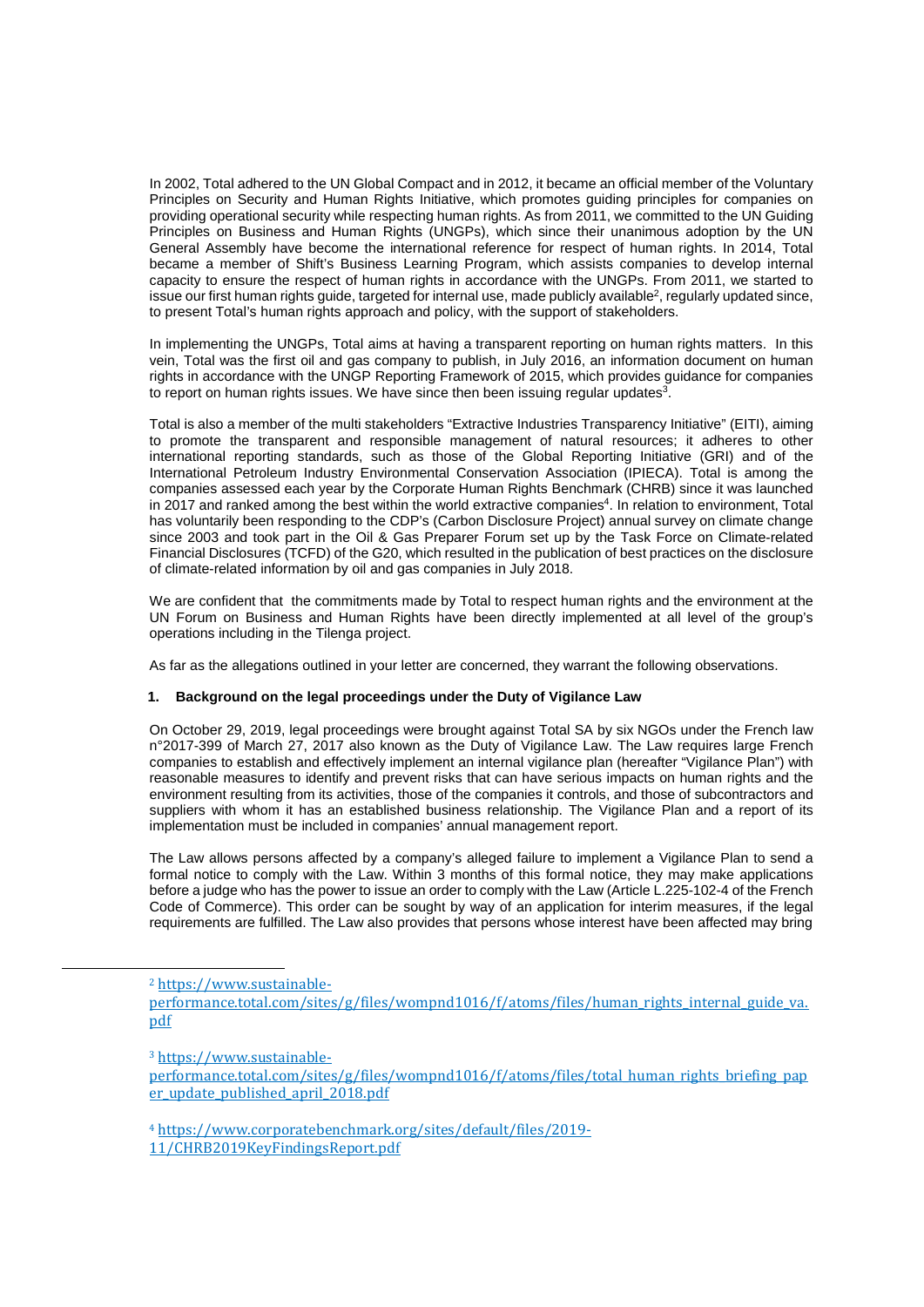a lawsuit based on regular civil liability should the failure to comply with the Law cause them damages (Article L. 225-102-5 of the French Code of Commerce).

In the instant case, on June 23, 2019, six NGOs sent two formal notices which Total responded to on September 24, 2019. The six NGOs then filed, on October 29, 2019, two applications for interim measures under Article L.226-102-4 of the Code of Commerce. The underlying contention of the applications for interim measures is two-fold : i) it is argued that Total's Vigilance Plan fails to comply with the Law insofar the Plan's risk mapping and account of preventive measures published in the 2018 Total's management report fail to specifically mention the Tilenga and EACOP (East African Crude Oil Pipeline) projects, ii) it is alleged that the Tilenga project resulted in human rights violations and that such failings would constitute evidence that Total's Vigilance Plan is not effectively implemented. The NGOs have therefore requested that i) Total amends its Vigilance Plan ii) Total orders Total E&P Uganda to effectively implement the principles laid out in the "Land Resettlement and Acquisition Framework" concluded with the Ugandan government.

Following the hearing that took place on December 12, 2019, the Nanterre first instance tribunal declined jurisdiction in favour of the commercial tribunal of Nanterre. The NGOs have appealed this decision. The appeal is currently pending.

Total categorically objects to any breach of the Duty of Vigilance Law as it will be explained further below. Total also submits to the Special Rapporteurs that an independent court has been officially seized of the alleged breaches in accordance with French laws. The procedure is currently pending. Total therefore respectfully submits that the following short-form information is further developed and explained in legal briefs exchanged in an adversarial judicial process with the NGOs.

Though it is Total's position not to comment the merits of the proceedings to avoid any appearance of interference, the following answers can be provided.

## **2. Background on the Tilenga project in Uganda**

In your letter, it is said that the NGOs that have filed the applications for interim relief allege that "*Total has intimidated and failed to properly compensate over 5,000 local land-owners and has failed to develop adequate environmental safeguards to protect the surrounding national park. The allegations include the potential displacement of tens of thousands of Ugandans and massive environmental ramifications, including a network of pipelines passing under the Nile river and the development of the longest heated electric pipeline in the world. The suit further alleges that Total's subsidiary, Total Uganda, and the subcontractor it hired, Atacama Consulting, forced farmers to sign compensation agreements under pressure or intimidation and deprived them of access to their land before compensation was received. In addition to the prior allegations, Total is also alleged to be working secretly with NEMA, the environmental regulator in Uganda, to get a certificate of approval for them to begin the Tilenga project without a mitigation plan, even though rights advocates had identified at least 32 risks related to the proposed oil activities*".

These allegations are baseless and unfounded.

The Tilenga project which forms the basis of the proceedings brought against Total before French Courts under the Duty of Vigilance Law is a project run by Total E&P Uganda and its partners Tullow<sup>5</sup> and CNOOC. The project consists in the development of the Tilenga oil field. This project is also linked to the EACOP pipeline project which is due to transport the oil from the field to the port of Tanga in Tanzania. Both projects are expected to bring significant economic and social benefits to both countries.

In accordance with Total's Vigilance Plan and internal rules and guidelines, Total E&P Uganda has placed particular emphasis on people and environmental issues with a specific commitment to limiting residents' relocations as much as possible and leaving the site in a better state than it was before the work stated and to limiting residents' relocations.

As our affiliate will explain in more details in its reply, we flatly deny that any form of "secret" discussions has taken place between Total E&P Uganda and NEMA. Such a bold allegation is not only unfounded but also at odds with the actual nature of the engagement with – among others - environmental regulators in relation to the oil and gas projects.

<sup>5</sup> Total and Tullow have recently announced a transaction whereby Total will take over the entire participating interest of Tullow in the Tilenga project, subject to regulatory and other customary approvals.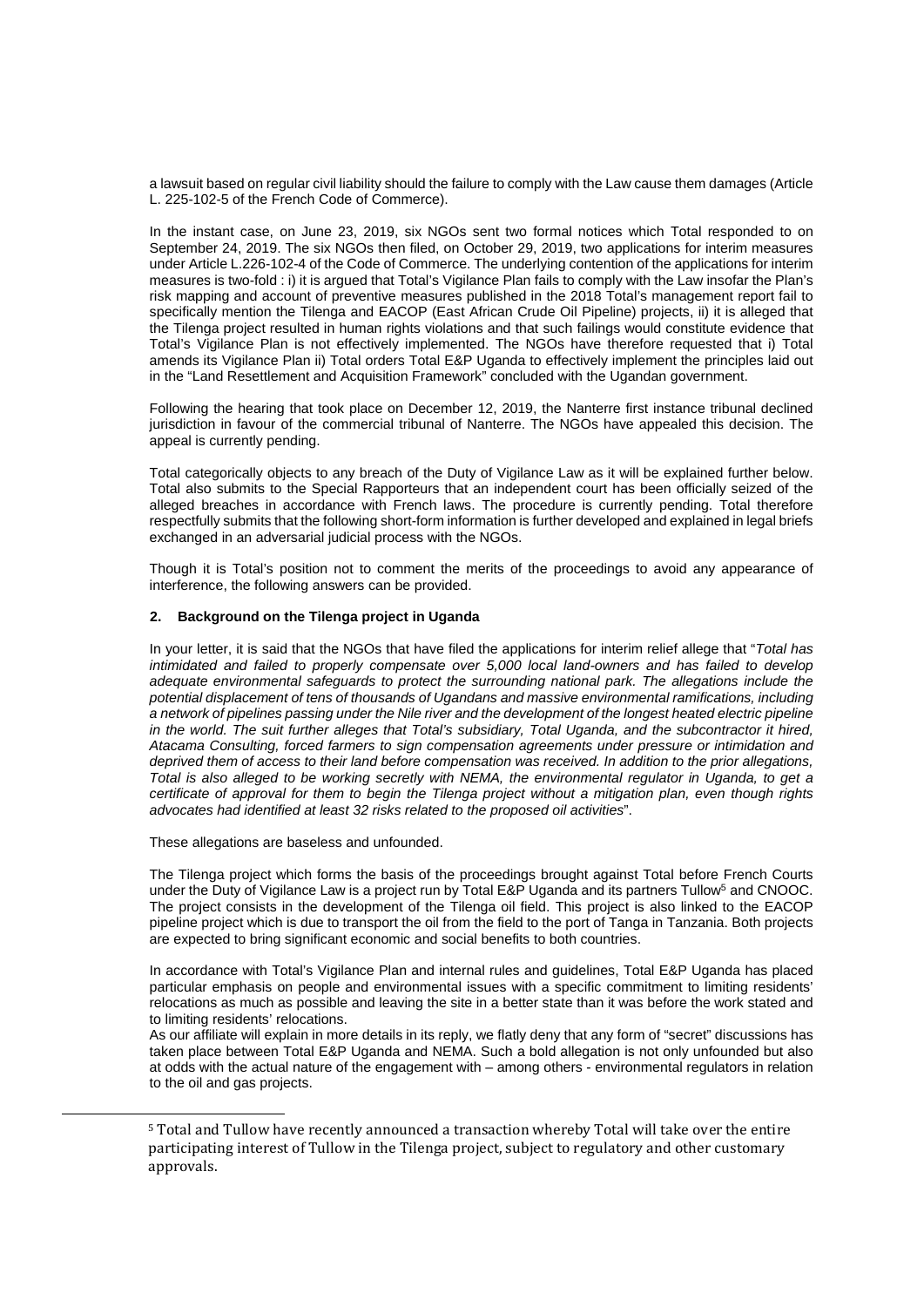#### **3. The allegations made by Mr Mugisha and Mr Mwesiga**

The allegations mentioned in your letter state that two Ugandan community members, Mr Mugisha and Mr Mwesiga testified during a trial on 12 December 2019.

This account of the December 12, 2019 hearing is inaccurate and the OHCHR must have been ill-informed. No trial took place on that date. The December 12, 2019's hearing primarily focused on procedural issues namely jurisdiction and whether the legal requirements for ordering interim measures were fulfilled. Mr Mugisha and Mr Mwesiga – though present during the hearing - did not testify and were not heard by the Court, as under French law witnesses are usually not heard during an interim measure hearing.

Your letter further picks up allegations of intimidation and the spreading of false rumors against Mr Mugisha and Mr Mwesiga surrounding the December 12, 2019's hearing.

As Total was made aware of these allegations through NGOs' public communication in late December 2019, Total E&P Uganda made the enquiries into these allegations that concluded that such a conduct – assuming the allegations are true – was not attributable to any of Total E&P Uganda and Atacama's employees. Total E&P Uganda used the opportunity to recall during meetings that took place with Ugandan authorities on December 19 and 20, 2019, and January 9, 2020, its commitment to ensuring that the Tilenga project be conducted in accordance with international human rights standards.

In this respect, Total would like to draw the Special Rapporteurs' attention to the fact that false accusations have been made against Total E&P Uganda's Chief Community Liaison Officer (CLO) who was publicly named by the NGO Survie's December 26, 2019 press release. Not only do these ungrounded accusations pose serious threats to his physical integrity but they undermine and jeopardize the important role played by CLOs to ensure dialogue with local communities and uphold the UNGP. Total is extremely concerned by such an accusation laid out publicly by an NGO against a named TEPU's employee, all the more when such employee is a CLO who is meant to engage with local communities.

In addition to the explanations provided above, you will find hereafter specific answers to the requests you have made:

#### *a. Information about specific measures taken to ensure Total Uganda had identified and prevented risks of negative impacts on human rights and the environment in Tilenga*

In accordance with the Duty of Vigilance Law and its public commitment expressed before the United Nations Forum on Business and Human Rights, Total has established a comprehensive corpus of internal rules and guidelines aiming at ensuring all group's employees and subsidiaries respect human rights and the environment in the context of a project such as Tilenga. These rules enshrined in the Vigilance Plan, Total's Code of Conduct and specific internal regulations are built around three pillars: i) compliance with international human rights standards; ii) dialogue with stakeholders and iii) limitation of negative consequences on local communities or, where appropriate, control and remedy them.

Total is committing significant resources to ensuring that all projects run by the company and its subsidiary and sub-contractors abide by these principles. At the headquarter level, the Ethics Committee is entrusted with the task of ensuring compliance with the Code of Conduct. The Ethics Committee directly reports to Total's Chairman and CEO. In addition, there is a dedicated division called "Engagement with Civil Society" composed of a dedicated "Human Rights" department with 3 employees and a "social accountability and prospective" department, in particular in charge of relations with NGOs, with five employees. There is also a Human Rights Steering Committee that coordinates internal and external actions carried out by the Group's various branches and entities in relation to respect of Human rights, with representatives of these branches and key support entities (such as Human Resources, Security, Health Safety & Environment (HSE), Legal, Ethics, …). This Committee has been existing since 2010 (previously called the "Human Rights Coordination Committee").

The Human Rights Department and the Ethics Committee are supported by a network of "ethics officers" responsible for promoting the values of the Code of Conduct among employees in subsidiaries and for ensuring the proper implementation of the Group's commitments locally.

There is also a dedicated societal team at Headquarters within the Health, Safety and Environment (HSE) Department comprising 14 experts who define internal rules, tools and methods to ensure consistency and professionalism among operational staff and to evaluate performance.